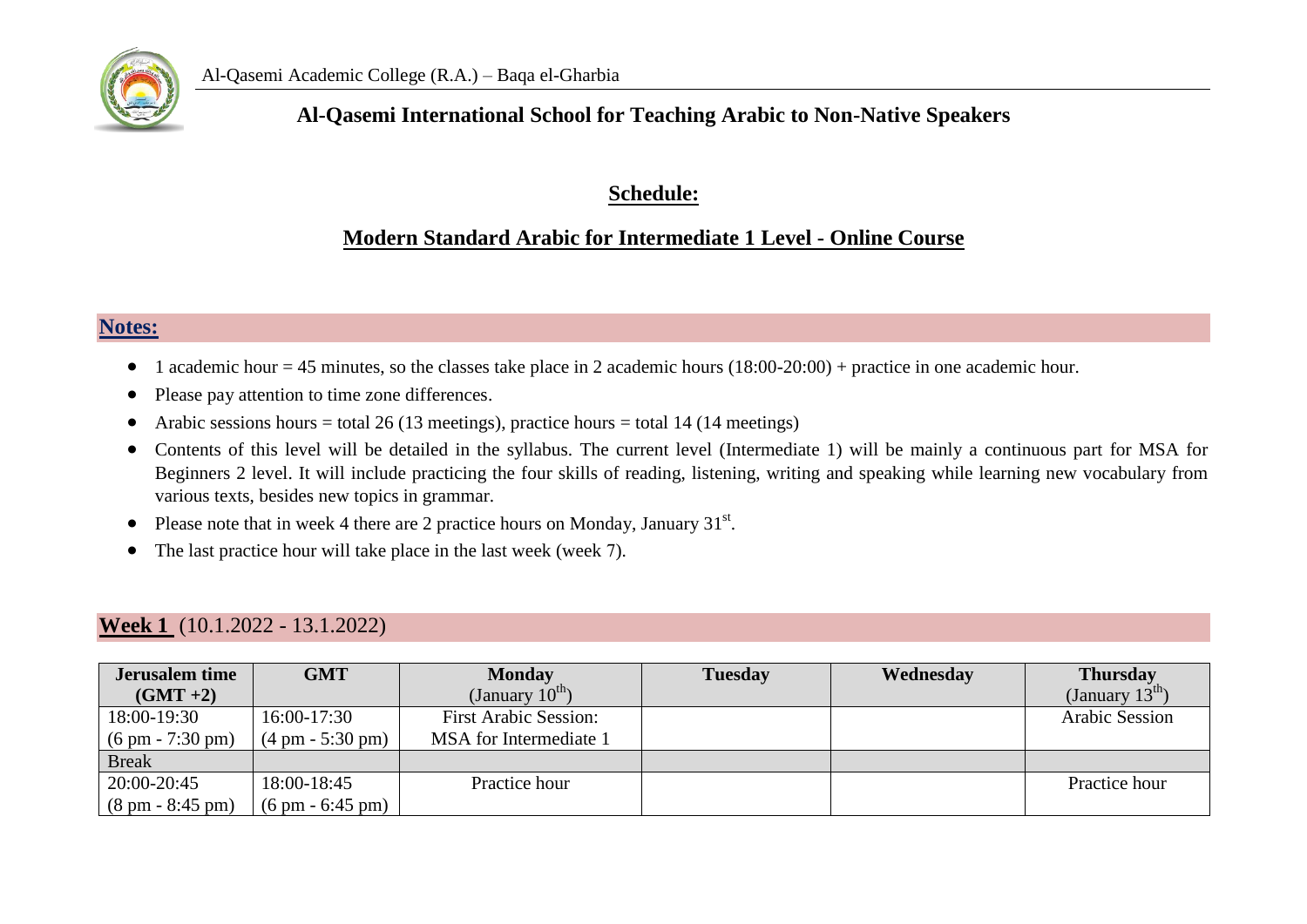## **Week 2** (17.1 – 20.1.2022)

| <b>Jerusalem time</b>              | <b>GMT</b>                         | <b>Monday</b>     | <b>Tuesday</b> | Wednesday | <b>Thursday</b>            |
|------------------------------------|------------------------------------|-------------------|----------------|-----------|----------------------------|
| $(GMT + 2)$                        |                                    | (January $17th$ ) |                |           | (January $20^{\text{m}}$ ) |
| 18:00-19:30                        | 16:00-17:30                        | Arabic Session    |                |           | <b>Arabic Session</b>      |
| $(6 \text{ pm} - 7:30 \text{ pm})$ | $(4 \text{ pm} - 5:30 \text{ pm})$ |                   |                |           |                            |
| <b>Break</b>                       |                                    |                   |                |           |                            |
| 20:00-20:45                        | 18:00-18:45                        | Practice hour     |                |           | Practice hour              |
| $(8 \text{ pm} - 8:45 \text{ pm})$ | $(6 \text{ pm} - 6:45 \text{ pm})$ |                   |                |           |                            |

## **Week 3** (24.1 – 27.1.2022)

| Jerusalem time                     | <b>GMT</b>                         | <b>Monday</b>               | <b>Tuesday</b> | Wednesday | <b>Thursday</b>            |
|------------------------------------|------------------------------------|-----------------------------|----------------|-----------|----------------------------|
| $(GMT + 2)$                        |                                    | (January $24^{\text{th}}$ ) |                |           | (January $27^{\text{m}}$ ) |
| 18:00-19:30                        | 16:00-17:30                        | Arabic Session              |                |           | Arabic Session             |
| $(6 \text{ pm} - 7:30 \text{ pm})$ | $(4 \text{ pm} - 5:30 \text{ pm})$ |                             |                |           |                            |
| <b>Break</b>                       |                                    |                             |                |           |                            |
| 20:00-20:45                        | 18:00-18:45                        | Practice hour               |                |           | Practice hour              |
| $(8 \text{ pm} - 8:45 \text{ pm})$ | $(6 \text{ pm} - 6:45 \text{ pm})$ |                             |                |           |                            |

### **Week 4** (31.1 – 3.2.2022)

| Jerusalem time                     | <b>GMT</b>                         | <b>Monday</b>     | <b>Tuesday</b> | Wednesday | <b>Thursday</b>      |
|------------------------------------|------------------------------------|-------------------|----------------|-----------|----------------------|
| $(GMT + 2)$                        |                                    | (January $31st$ ) |                |           | (February $2^{na}$ ) |
| 18:00-19:30                        | 16:00-17:30                        | Arabic Session    |                |           | Arabic Session       |
| $(6 \text{ pm} - 7:30 \text{ pm})$ | $(4 \text{ pm} - 5:30 \text{ pm})$ |                   |                |           | -Quiz-               |
| <b>Break</b>                       |                                    |                   |                |           |                      |
| 20:00-20:45                        | 18:00-18:45                        | Practice hour 1   |                |           | Practice hour        |
| $(8 \text{ pm} - 8:45 \text{ pm})$ | $(6 \text{ pm} - 6:45 \text{ pm})$ |                   |                |           |                      |
| 21:00-21:45                        | 19:00-19:45                        | Practice hour 2   |                |           |                      |
| $(9 \text{ pm} - 9:45 \text{ pm})$ | $(7 \text{ pm} - 7:45 \text{ pm})$ |                   |                |           |                      |